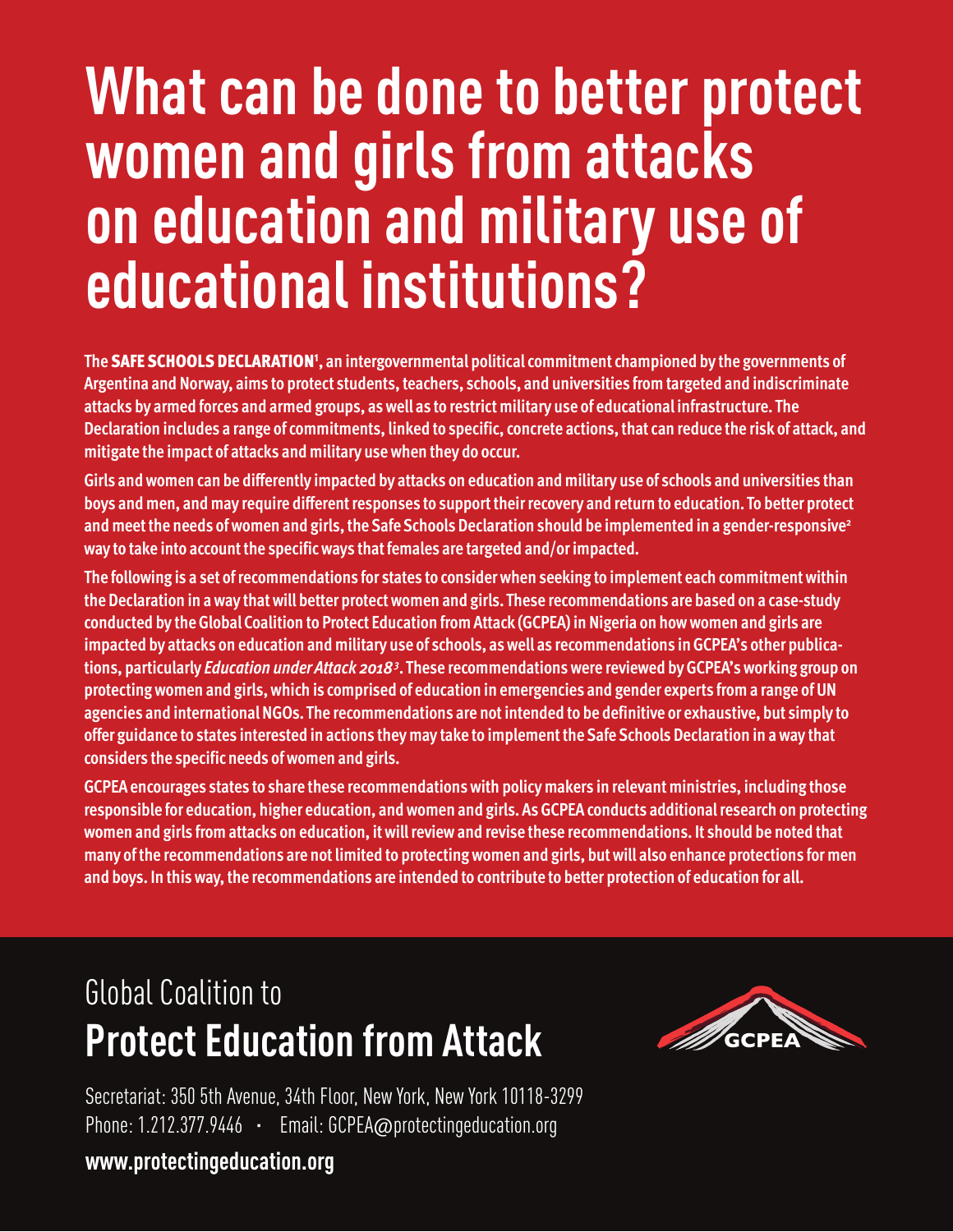### **SUMMARY RECOMMENDATIONS:**

States, civil society, and international agencies should support efforts to:

- Endorse and implement the Safe Schools Declaration to ensure that all students and educators, male and female, can learn and teach in safety;
- Avoid using schools and universities for military purposes, including by implementing the**Guidelines for Protecting Schools and Universities from Military Use during Armed Conflict, taking into account the ways in** which female students and educators may be impacted by having soldiers in the vicinity oftheir schools and universities;
- Strengthen monitoring and reporting of attacks on education and of military use of educational facilities, including by disaggregating data on numbers of students and education staff affected by sex and indicating when sexual violence by parties to armed conflict, or child recruitment, occurs at, or on the way to and from, schools so that they can be captured as attacks on education;
- Systematically investigate attacks on education, including sexual and gender-based violence by parties to the conflict at, or on the way to, school or universities. Collect and preserve evidence in a way that will permit it to be used as evidence in prosecutions. Ensure that affected and at-risk populations, particularly female survivors of attacks on education, can access the justice system, for example, by providing free access to legal assistance. Prosecute all perpetrators, and impose administrative sanctions,through all appropriate national and international mechanisms;
- Provide non-discriminatory assistance to all victims of attacks on education, taking into account the specific needs of males and females, including provision of medical and psycho-social services for victims of sexual and gender-based violence;
- Ensure that education promotes peace instead of triggering conflict, and that it provides physical and psychological protection for students, including by addressing gender-based stereotypes and barriers that can trigger, exacerbate, and followattacks on education;
- Where feasible, maintain safe access to education during armed conflict, including by engaging with school and university communities in developing risk analyses, earlywarning systems, and comprehensive safety and security plans for attacks on education, including special protections forgirls andwomenwhere they are, or are likely to be, specifically targeted or affected differently than boys and men;
- When schools and univerities must be closed for safety reasons, minimize interruption of learning by creating alternative learning opportunities, taking into account the particular needs of girls and women, including restrictive practices and genderroles and responsibilities that may discourage their continuation of education;
- Strengthen political support in international, regional, and national fora for concrete action to ensure safe education forwomen and girls in conflict settings; and
- Foster exchanges to discuss the challenges faced by girls and women who seek to access education in situations of conflict, and gender-responsiveways to address these challenges.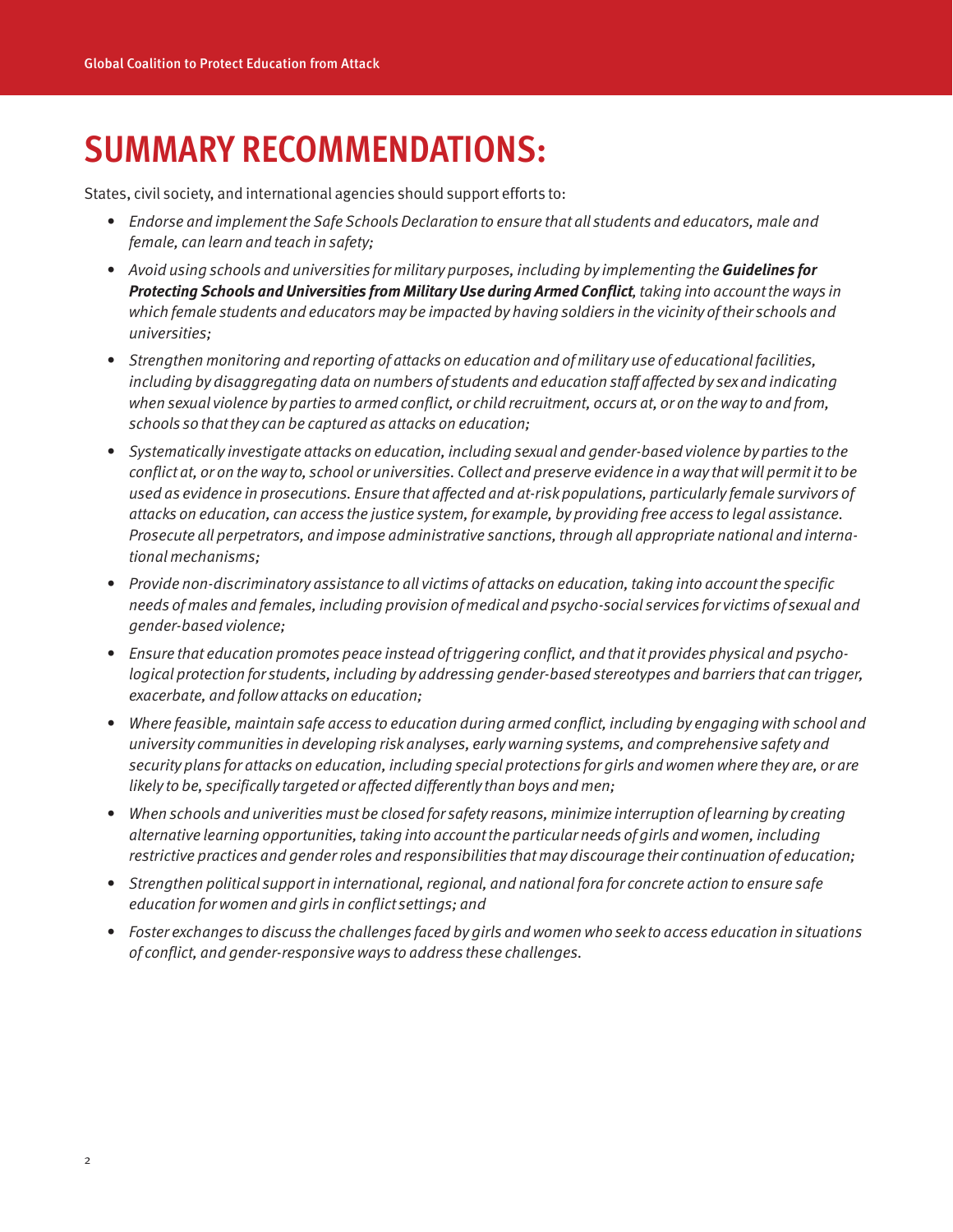## **EXPANDED RECOMMENDATIONS:**

**DECLARATION COMMITMENT:** Use the Guidelines for Protecting Schools and Universities from Military Use during Armed Conflict and bring them into domestic policy and operational frameworks.

- Avoid using schools and universities for military purposes, including by implementing the Guidelines for Protecting Schools and Universities from Military Use during Armed Conflict, taking into account the ways in which female students and educators may be impacted by having soldiers in the vicinity of their schools and universities.
	- o **Raise awareness of the risks associated with military use of educational infrastructure.** Inform security and military personnel, as well as community leaders and members, of the risks of military use of school and universities, including increased risk of attack, and the particular risks for women and girls, including sexual exploitation and abuse by parties to the conflict.
	- o **Avoid military use of education premises**. The Ministry of Defense should issue orders to all security forces to avoid using schools or universities for military purposes. Integrate the Guidelines for Protecting Schools and Universities from Military Use during Armed Conflict into domestic policy, operational frameworks, and training manuals as far as possible.
	- o **Engage gender specialists to review military policies.** Review military policy and doctrine to ensure that they do not place women and girls at particular risk, and hold regular trainings on implementing protections for education that account for the specific needs of males and females.

#### **DECLARATION COMMITMENT:** Collect reliable, relevant data on attacks on education, including through existing monitoring and reporting mechanisms.

- Strengthen monitoring and reporting of attacks on education and of military use of educational facilities, including by disaggregating data on numbers of students and education staff affected by sex and indicating when sexual violence by parties to armed conflict, or child recruitment, occurs at, or on the way to and from, schools so that they can be captured as attacks on education.
	- o **Strengthen monitoring and reporting of attacks on education.** Ensure that monitoring systems collect and report sex-disaggregated data on attacks on education and military use of schools or universities, identifying the number of males and females affected.
	- o **Collect data on sexual violence and child recruitment as attacks on education**. Include and indicate when child recruitment and sexual violence by parties to the conflict occurs at, or on the way to or from school or university, when abductions occur at education institutions, when victims are abducted from other locations because of their status as students or education personnel, and when abductions are accompanied by rape and other forms of sexual and gender-based violence.

**DECLARATION COMMITMENT:** Investigate allegations of violations of applicable international law and where appropriate duly prosecute perpetrators.

• Systematically investigate attacks on education, including sexual and gender-based violence by parties to the conflict at, or on the way to school or universities. Collect and preserve evidence in a way that will permit it to be used as evidence in prosecutions. Ensure that affected and at-risk populations, particularly female survivors of attacks on education, can access the justice system, for example, by providing free access to legal assistance. Prosecute all perpetrators, and impose administrative sanctions, through all appropriate national and international mechanisms.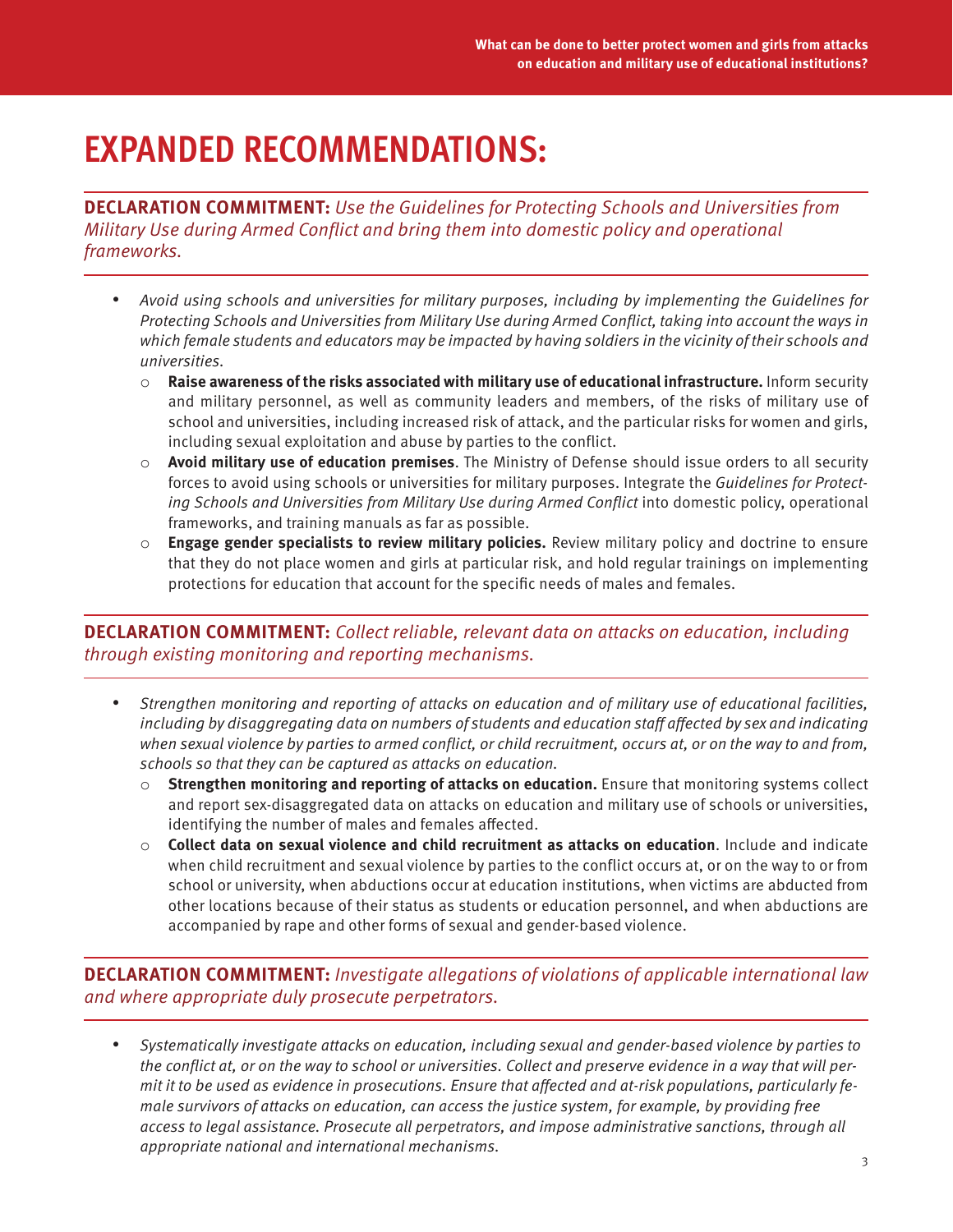- o **Impartially investigate and prosecute perpetrators of attacks on education.** Investigate allegations of applicable international law including sexual and gender-based violence, and prosecute perpetrators when appropriate.
- o **Support international accountability measures**. Promote accountability measures through international channels, such as the International Criminal Court, the Human Rights Council, UN Security Council Working Group on Children and Armed Conflict, UN human rights treaty monitoring bodies, among others.
- o **Support access to justice.** Conduct outreach to ensure affected and at-risk populations, particularly women and girl survivors of attacks on education, including abduction and sexual violence, are aware of their rights and can access the justice system.
- o **Investigate past incidents of attacks on education that have not yet been pursued.** Identify patterns of abuse and any protection gaps from past attacks on education, paying attention to distinct experiences and needs according to age and gender, including by conducting transparent and independent investigations. Publicize the findings of these investigations, and incorporate lessons learned into future protection measures and strategies to prevent such attacks.

#### **DECLARATION COMMITMENT:** Provide assistance to victims.

- Provide non-discriminatory assistance to all victims of attacks on education, taking into account the specific needs of males and females, including provision of medical and counselling services for victims of sexual and gender-based violence.
	- o **Provide medical and psychosocial support for victims.** Take necessary steps to expand availability of free and confidential medical and psychosocial services for victims of conflict-related violence, including sexual and reproductive healthcare, and ensure that victims are aware of such services and how to access them.
	- o **Ensure equal access of victims to health care, psychosocial support services, and education programs.** Ensure programs do not discriminate against girls and women on the basis of their gender or experience of violations, such as abduction, forced marriage, sexual and gender-based violence, and other violations.
	- o **Support children born as a result of rape during attacks on education or other conflict-related violence.** Provide specialized psychosocial support and other services for the children born as a result of rape by parties to the conflict, including long-term child protection monitoring and support.
	- o **Develop a clear policy to support and protect the education rights of pregnant girls.** Ensure that pregnant girls are able to continue with their education while pregnant and to re-enter school after giving birth.

#### **DECLARATION COMMITMENT:** Develop, adopt, and promote conflict-sensitive approaches to education.

- Ensure that education promotes peace instead of triggering conflict and that it provides physical and psycho-social protection for students, including by addressing gender-based stereotypes and barriers that can trigger, exacerbate, and follow attacks on education.
	- o **Adopt gender-responsive and conflict-sensitive education policies.** Develop policies and practices in accordance with the Inter-Agency Network on Education in Emergencies (INEE's) Minimum Standards for Education, Inter-Agency Standing Committee (IASC's) Gender Handbook in Humanitarian Action, IASC Guidelines for Integrating Gender-Based Violence Interventions in Humanitarian Action, and UNFPA's Minimum Standards for Prevention and Response to Gender-Based Violence in Emergencies,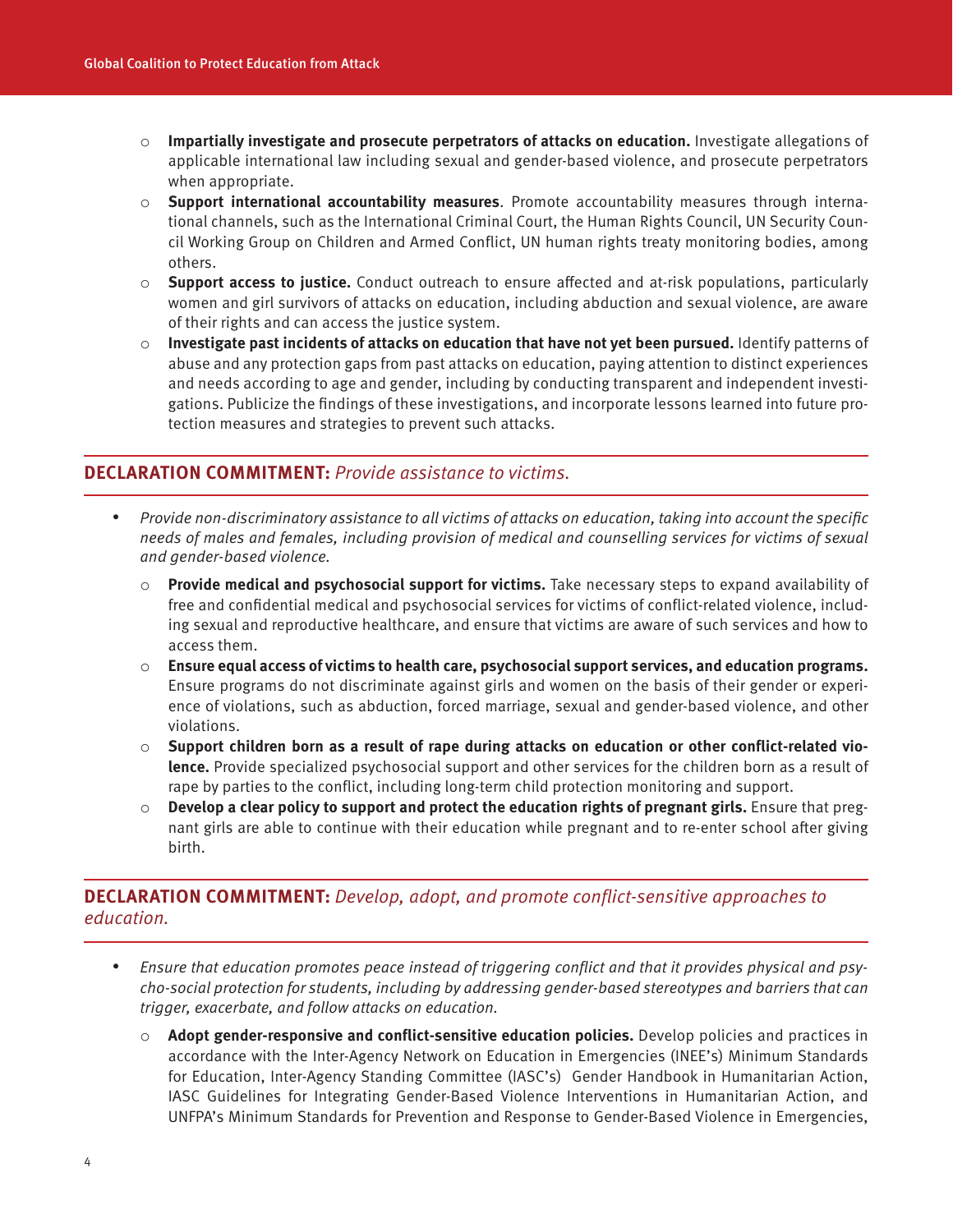among other international standards on gender-based violence in emergencies, and take all necessary steps to ensure that all students and educators, including female students and teachers, can learn and teach in a safe and secure environment.

**DECLARATION COMMITMENT:** Seek to ensure the continuation of education during armed conflict and support the re-establishment of education facilities, and provide and facilitate international cooperation and assistance to programs working to prevent or respond to attacks on education.

- Where feasible, maintain safe access to education during armed conflict, including by engaging with school and university communities and other relevant stakeholders in developing risk-reduction strategies and comprehensive safety and security plans for attacks on education, including targeted attacks on females.
	- **a) Implement risk analyses and responses** 
		- o **Conduct a thorough risk analysis for each functioning school in locations at risk of attack.** Prioritize schools at high risk of attack, including those located in remote areas with female students. The risk analysis should identify possible threats to the school, students, teachers, and community members, and assess the probability of attack. Also assess vulnerabilities in school infrastructure, assess and map evacuation routes, and identify the adequacy of means to mitigate risks and vulnerabilities.
		- o **Develop criteria for closure and re-opening of schools.** Establish clear and transparent criteria for determining when to close and reopen schools due to insecurity, paying attention to distinct risks and needs according to age and gender. The criteria should prioritize the protection and safety of students and staff and recognize that continuing education in a safe environment may not be possible.4
		- o **Close schools and universities for safety reasons.** If it is determined that a school is vulnerable to attack and that adequate mitigation is not possible, the school should be closed. The school should only be reopened after a new risk analysis determines that the school is safe and secure.

#### **b) Improve early warning systems and protective response**

- o **Create a Rapid Reaction Unit within police and military units.** The Rapid Reaction Units should be specifically assigned responsibility for being first responders to attacks on schools and the prevention of violence against students and educators. These units should have specific training in protecting female students and teachers from abduction and sexual violence, among other things.
- o **Create systematic early warning systems**. Establish systems for collecting information about potential attacks on education, such as threatening letters sent to schools or posted on social media, or insurgent movements. Share this early-warning information and accurate, up-to-date security information with school administrators, students, teachers, Ministry of Education personnel, and local communities.
- o **Provide information about significant changes in security deployment**. The Ministry of Defense should provide Ministry of Education personnel, school administrators, and local police forces with sufficient notice before security forces withdraw from an area or make other significant changes that could affect school safety.
- o **Ensure community participation in decision-making**. Consult with students, teachers, school administrators, and local communities, including women and girls, in determining measures to prevent attacks on schools, students, and staff, including in risk assessments and in developing security protocols and response mechanisms. Collaborate with School-based Management Committees where they exist, and encourage the participation of women in such committees.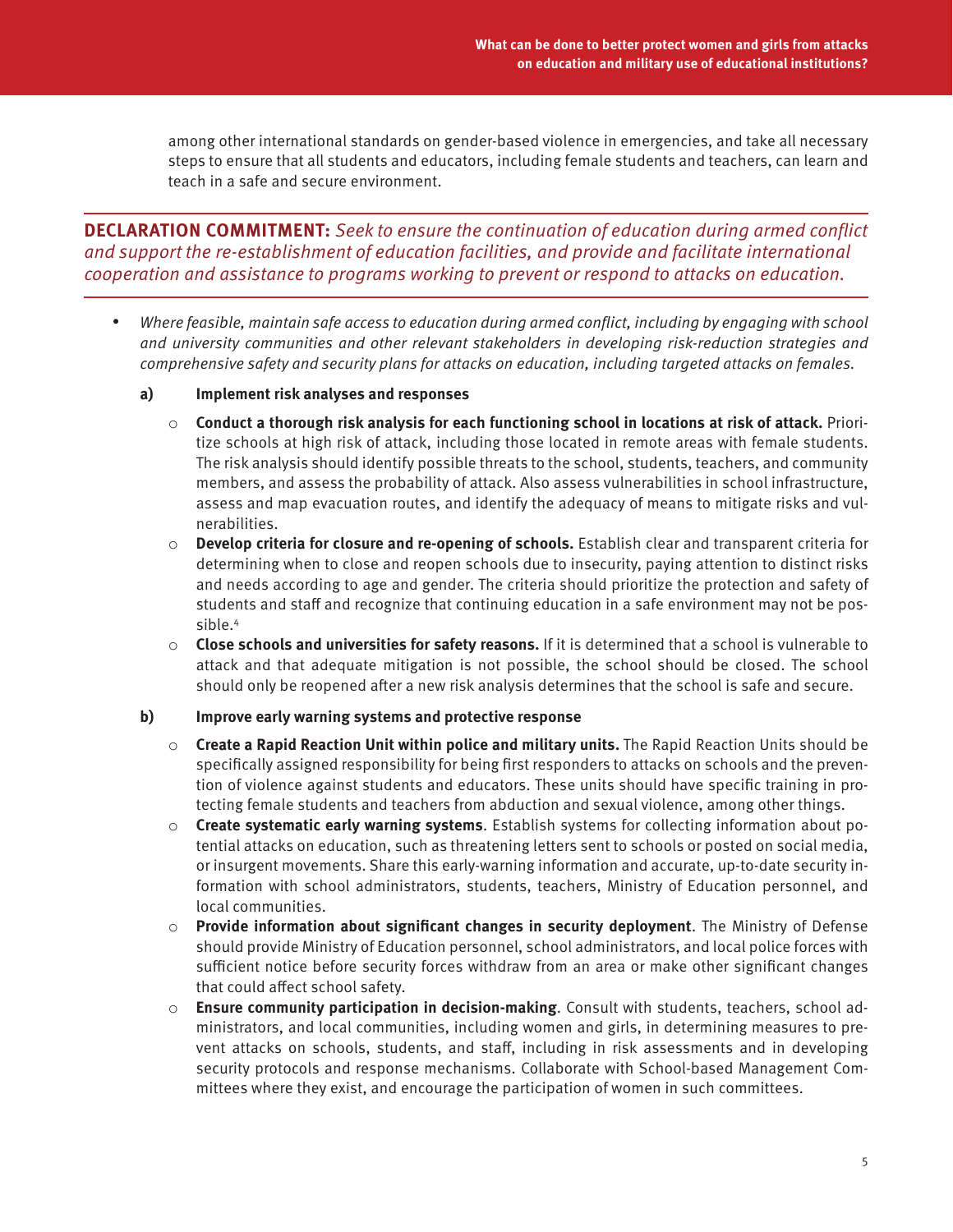#### **c) Develop and implement comprehensive school-based safety and security measures.**

- o **Ensure that each school has a comprehensive school-based safety and security plan.** Plans should include the establishment of school safety committees, locally developed coordination mechanisms (e.g. Parent Teacher Associations), comprehensive planning processes, risk assessments, response plans, training for education personnel, community members, parents, and students in the implementation of the safety plan, and early warning systems. The plans should take into account the specific risks for girls and women. 5
- o **Establish school security committees.** Establish a body within each school with the explicit responsibility for developing and implementing comprehensive school-based safety and security plans. This responsibility may be assigned, for example, to the School-based Management Committee or to a specialized school safety committee. The committee should include not only the school administration, local, and state Ministry of Education representatives, but also teacher, parent, and student representatives, as well as designated security experts. The committee should pay special attention to the specific concerns and protection needs of girls and women, while ensuring that the committee has gender parity and meaningfully includes women in decision-making.
- o **Create an information-sharing protocol.** Create a protocol for handling all threats of attack, information about possible attacks, or other security concerns. Ensure that local school personnel are obligated to inform the designated School-based Security Committee, locally and regionally based security and police forces, as well as their superiors within the Ministry of Education, of all such threats, to facilitate early warning and effective early response.
- o **Provide emergency preparedness training to teachers and other educational personnel.** Training should include regular school drills and review of security protocols, to ensure that students and staff know what steps to take if their school is attacked. Training should be updated on a regular basis, taking into account recent developments in the conflict and the context of attacks on education. Training should consider specific risks for girls and women.
- o **Increase presence of female teachers/assistants.** Ministries of Education should develop measures to encourage more women to become teachers and more female teachers to return to teaching, especially in areas affected by conflict. Where female teachers are not available, schools should recruit women from the community as teaching assistants to promote a more protective environment for children.

#### **d) Strengthen school infrastructure and physical protection capacity.**

- o **Ensure the presence of trained and vetted school security guards appropriate to the level of risk.** Whenever feasible, prioritize unarmed protection for schools over armed school guards because armed guards can increase the risk that bystanders will be harmed if armed guards are targeted by insurgents, and may themselves harass or sexually abuse girls and women. <sup>6</sup> However, in some situations of extreme violence, armed guards may be the only viable means of protecting schools from attack. Under such circumstances, put in place measures to ensure that these guards protect, rather than endanger, the students and school staff. Armed guards should be sufficient in number and capacity to protect the facility, students and staff; be physically separated from students as much as possible; and be assigned only as a temporary measure until adequate security infrastructure and physical protections can be installed.
- o **Provide adequate numbers of female guards**. Provide enough female guards to ensure that female guards are responsible for direct interactions with female students. Where possible, ensure that male guards do not conduct body or bag searches of female students.
- o **Properly train guards.** Ensure that guards are properly trained to protect students and teachers, including in best practices for protecting children, as well as girls and women, from attack.
- o **Establish and strictly enforce codes of conduct for guards.** Codes should set out, for example, the guards' responsibility to protect students and their duties when a school is under attack, including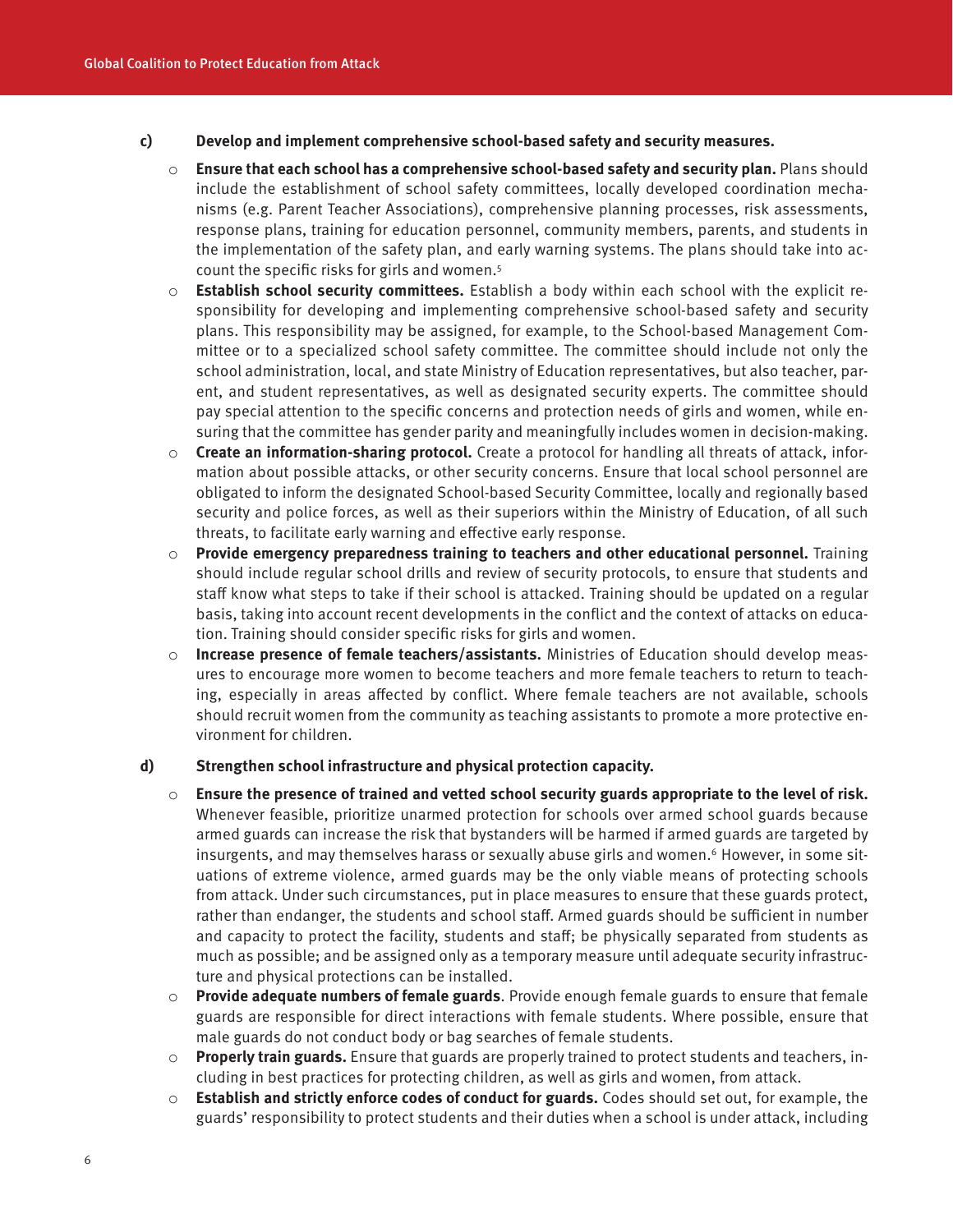the duty to remain present in the school until all students have been safely evacuated or the attack has ended, and the insurgents are no longer present. Ensure that codes of conduct include appropriate behavior in relation to female students and education staff.

- o **Facilitate the safe and confidential reporting of abuse by guards.** Establish safe and confidential systems and protocols in schools to report abuse, including gender-based violence by security personnel, and ensure students' access to referral mechanisms for support if abuse occurs.
- o **Ensure strong female participation in policy development and implementation.** Ensure the involvement of female students and teachers, as well as gender specialists, in the development of security protocols and strategies to prevent attacks on education against female students, as well as sexual and gender-based violence, and to mitigate harm caused by such abuses.
- o **Provide financial support for enhanced protection measures.** Seek the support of international donors and increase national funding to enhance security measures for at-risk schools, including physical barriers, emergency communications systems, systematic early warning systems, the development of comprehensive school-based safety and security plans, and programs to provide security training for educators, among other measures.
- **e) Prioritize protection of students in all future construction/renovation of schools.** 
	- o **Place new schools in the most secure and accessible locations.** Work with local communities, including parents and women, to ensure that the safest, most secure, and most accessible location is selected for all newly constructed schools and that, where possible, the new school is near a town or village so that it is not isolated.
	- o **Ensure safe and gender-sensitive design of schools**.<sup>7</sup> With international donor support, ensure that newly-constructed schools have adequate boundary walls or fences, emergency means of communication, and separate toilets that lock from the inside for female and male students. Promptly install these in existing schools where they do not already exist.
- When schools and universities must be closed for safety reasons, minimize interruption of learning by creating alternative learning opportunities, taking into account the particular needs of girls and women, including restrictive practices and gender roles and responsibilities that may discourage their continuation of education.
	- o **When a school must be closed due to insecurity, consider whether students can be safely relocated to a more secure area**. Engage parents so that they feel confident allowing their daughters to relocate. Develop programs and policies to respond effectively to the specific protection concerns of relocated children, such as social ostracism. Ensure that pregnant girls or young mothers, who may have become pregnant as a result of rape during attacks on education, are supported to relocate to schools in secure areas.
	- o **Support temporary substitute educational arrangements.** In the absence of formal education opportunities, provide quality, non-formal, $8$  and accelerated education $9$  in safe spaces for girls and women to catch up on education they have missed. Ensure that certificates from these programs are recognized so that students can return to formal schools as soon as possible, sit for final examinations as in the formal system, or have access to relevant, good quality vocational training opportunities. Ensure that girls who do not wish to, or cannot return to formal education, have access to good quality vocational and life skills training options with certifications recognized in their own countries.
	- o **Explore and expand possibilities for alternative delivery of education.** Expand provision of alternative delivery of education. Such programs may include distance learning, online learning, and radio and television learning, with curricula that is not gender-biased. These can be temporary methods of learning support until formal schooling resumes, but longer-term possibilities for distance learning may be explored.